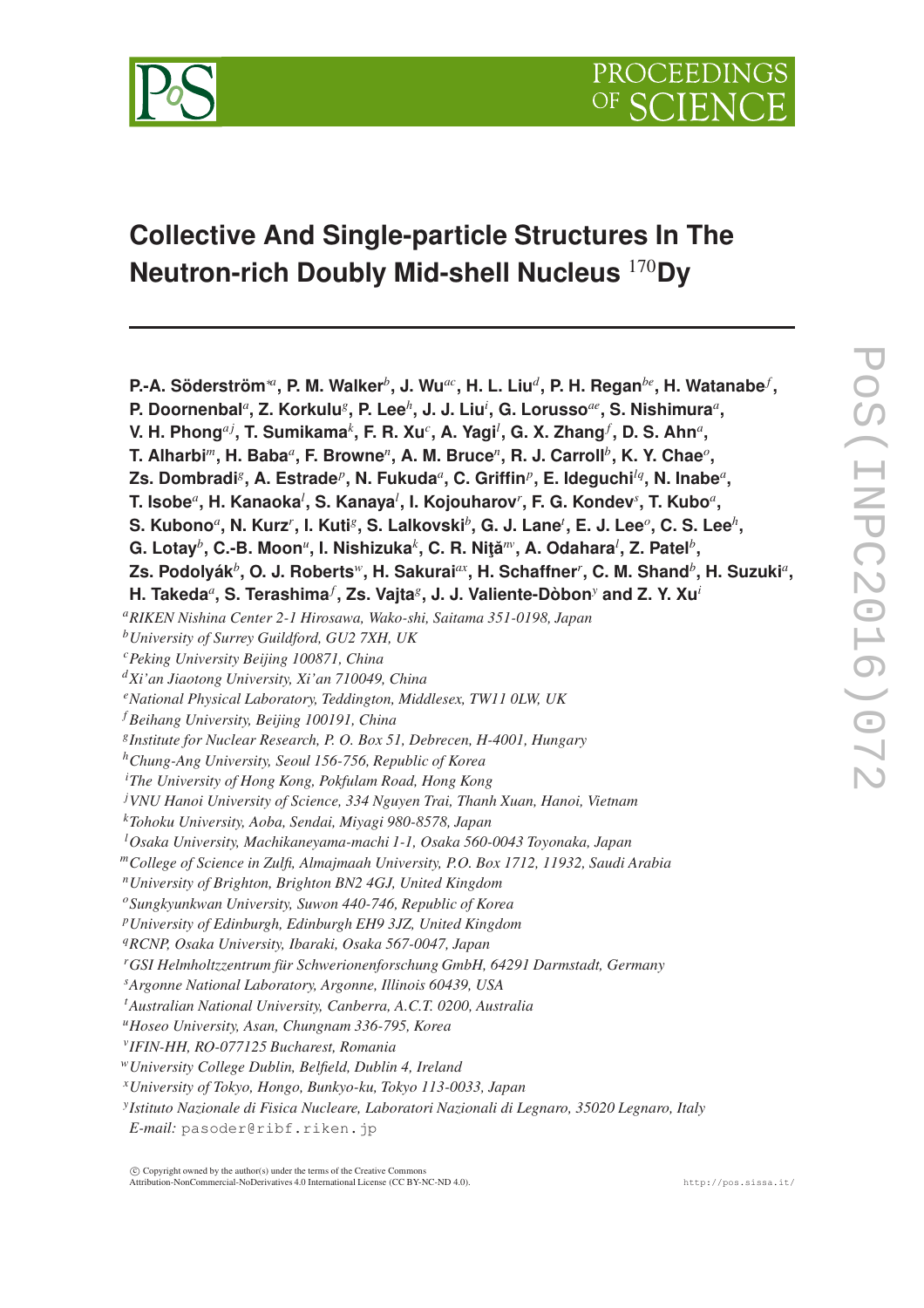One of the most successful descriptions of the structure of atomic nuclei is the spherical shell model. It, however, becomes impractical when moving away from closed-shell nuclei. Instead, it is the interplay between the macroscopic shape degrees of freedom and the microscopic nature of the underlying single-particle structure in a deformed basis that determines the nuclear structure. Being the heaviest nucleus precisely in the middle of, known, closed proton and neutron shells, <sup>170</sup>Dy has become a central calibration point for tests of collective models of nuclear physics. However, besides one candidate transition from a previous experiment in Legnaro, Italy, no experimental information is available for this nucleus. Using the EURICA setup at RIKEN, which couples the worlds highest intensity in-flight fission facility with a high-efficiency HPGe array, an experiment in November 2014 produced  $^{170}$ Dy nuclei by in-flight fission of a  $^{238}$ U beam. The results from this experiment provide a wealth of information on this elusive nucleus, including the evolution of quadrupole collectivity, rigidity and higher order deformations, as well as the long sought for isomeric  $K = 6^+$  state, predicted to be exceptionally pure at mid-shell. These results provide us with a rich level scheme for discussing both single-particle and collective structures at mid-shell.

*The 26th International Nuclear Physics Conference 11-16 September, 2016 Adelaide, Australia*

<sup>∗</sup>Speaker.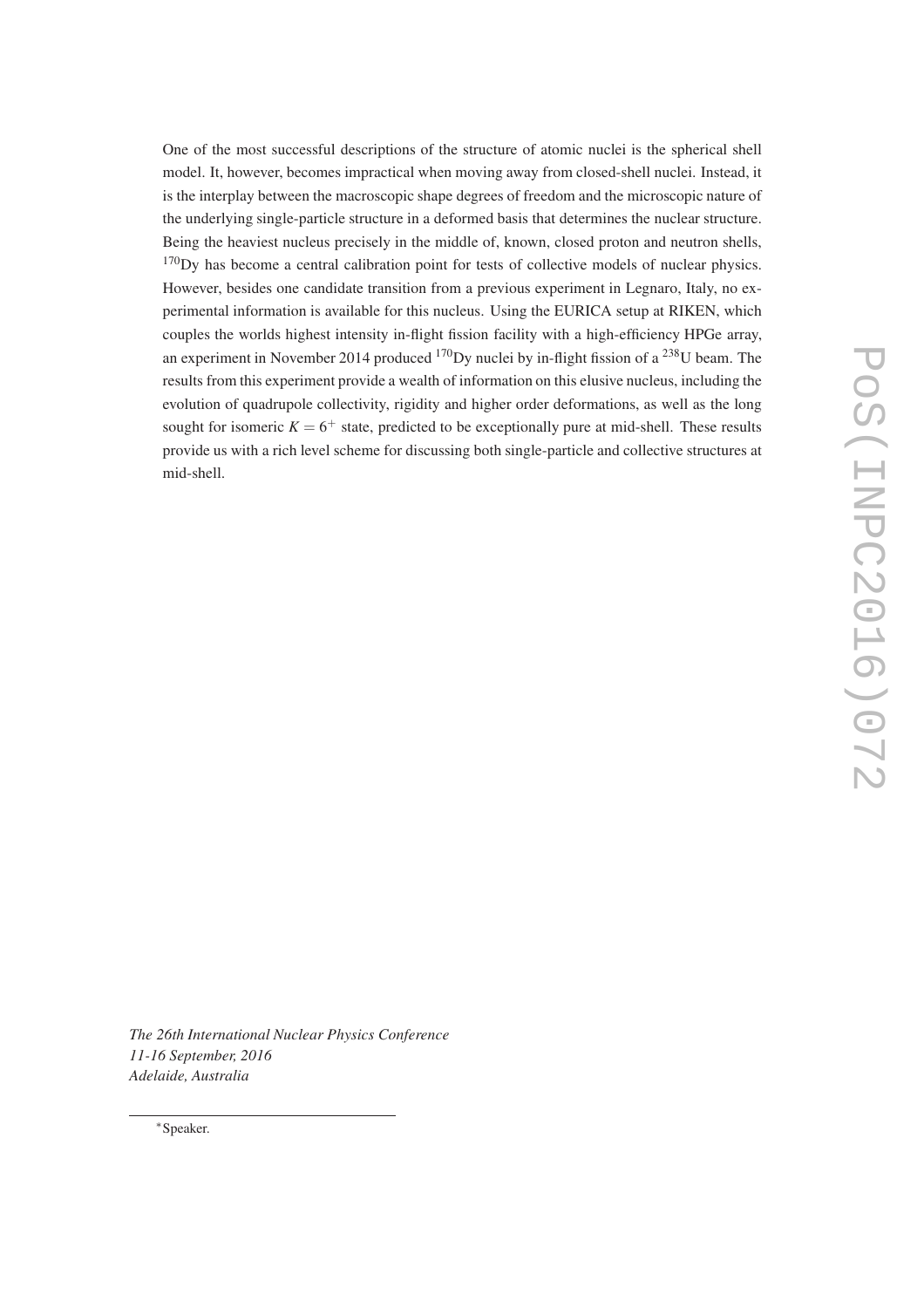## 1. Introduction

One of the most successful approaches to the nuclear many-body problem is the the spherical shell model. However, despite being a powerful model for certain regions of the nuclear chart, it becomes impractical when moving away from closed-shell nuclei. Instead, it is the interplay between the macroscopic shape degrees of freedom and the microscopic nature of the underlying single-particle structure of shell-model orbitals in a deformed basis that offers an explanation for the observed nuclear structure. The regions in the Segré chart where quadrupole collectivity is most prominent are around the doubly mid-shell nuclei, with many valence particles and far away from closed shells. Neglecting any potential sub-shell closures, the nucleus with  $A < 208$  that has the largest number of valence particles is  ${}^{170}_{66}$ Dy<sub>104</sub>, lying precisely in the middle of the closed proton  $Z = 50,82$  and neutron  $N = 82,126$  shells, with  $Z = 66$  and  $N = 104$ . Thus, <sup>170</sup>Dy has become a central calibration point for tests of collective as well as single-particle models [1, 2, 3, 4]. The amount of collectivity has been shown to have a smooth dependence on both the energy of the first excited state,  $E(2^+)$ , and the reduced transition probability from the first state to the ground state,  $B(E2:2^+ \rightarrow 0^+)$ , as well as the energy ratio of the first excited  $4^+$  and  $2^+$  states,  $E(4^+)/E(2^+)$ . Indeed, this region in the nuclear chart covers the largest area where known data show very smooth collective behavior, as illustrated in Figure 1.



Figure 1: Systematics of the energy ratios of the first  $4^+$  and  $2^+$  excited states (left) with <sup>170</sup>Dy marked by dashed magenta lines. In the right panel is a enlargement of the region immediately below  $N = 104$  and  $Z = 66$ , together with some recent physics studies from this region highlighted.

What speaks against this simplistic picture are possible deformed and spherical sub-shell closures and other deviations from the smooth systematics that are observed in, for example, <sup>190</sup>W [5, 6, 7] and along the  $N = 100$  isotone chain [8, 9, 10], the latter illustrated in Figure 1. Indeed, some theoretical studies predict that the quadrupole deformation maximum occurs below the  $N = 104$  mid-shell neutron number within an isotope chain [4, 3, 11], while experimental data indicate that the deformation increases as *Z* decreases below mid-shell [9, 10].

From a single-particle point of view, one predicted property of <sup>170</sup>Dy is the long-lived  $K^{\pi} = 6^+$ two quasi-particle isomer [3, 4, 12], where *K* is the total angular momentum projection on the prolate symmetry axis. The structural and decay properties of this kind of isomeric states serve as a sensitive test of the structural evolution in the well deformed nuclei. for example, recent work with EURICA shows how one can use such isomers to probe higher-order deformations [13] and how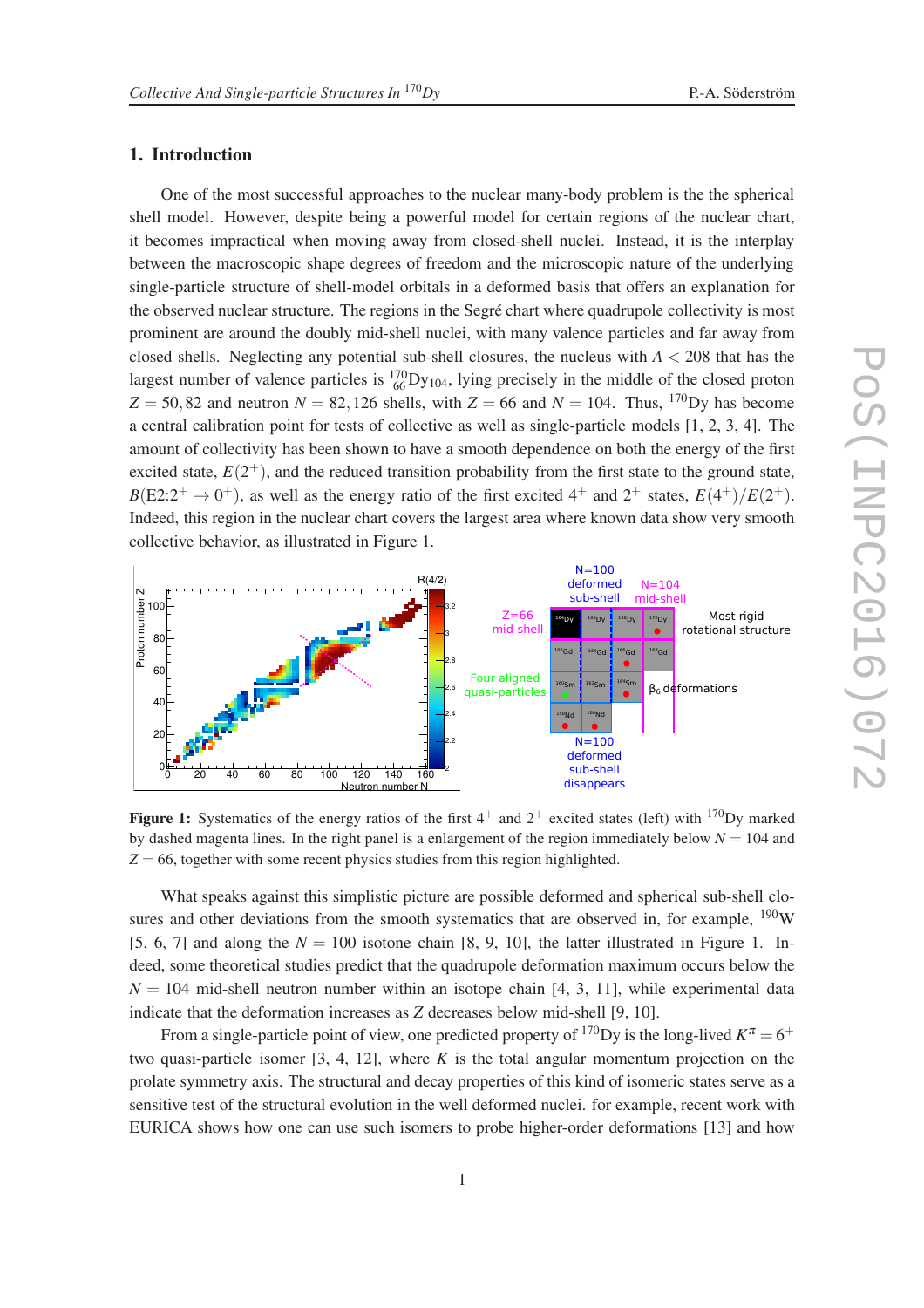neutron- and proton quasi-particles together can form highly hindered high-spin isomeric states, also illustrated in Figure 1. In particular, the reduced hindrance of an isomeric state can provide information about the purity of the isomeric state and the nuclear rigidity versus the amount of mixing or  $\gamma$  softness exhibited.

## 2. Experiment

During November 2014 an experiment was carried out at the RIBF at RIKEN to study <sup>170</sup>Dy, where these nuclei as well as the  $\beta$ -decay parent nuclei <sup>170</sup>Tb were produced by in-flight fission of a 345 MeV/u <sup>238</sup>U beam with 10 pnA intensity, incident on a Be target [14]. The experiment was carried out with two BigRIPS separator settings: 13.5 hours focusing on  $\frac{170}{\text{Dy}}$  ( $\sim 10000$  implantations); and 45 hours focusing on <sup>172</sup>Dy, during which  $\sim$  2500 <sup>170</sup>Tb nuclei were implanted. The fragments were separated and identified in the BigRIPS separator and the ZeroDegree spectrometer [15] event-by-event, based on their mass-to-charge ratio (*A*/*q*) and atomic number (*Z*). At the final focal plane of the beam line they were implanted in the WAS3ABi active stopper [16, 17]. The  $\gamma$  rays emitted following isomer and  $\beta$  decay of the implanted nuclei were detected using EU-RICA (Euroball-RIKEN Cluster Array) [16, 18]. The total full-energy peak detection efficiency of EURICA was, in this experiment, about 9% at a  $\gamma$ -ray energy of 1 MeV. Implanted ions were correlated to β-decay events when occurring within 2 mm of each other. Due to the high contamination of lighter fragments, a large plastic scintillator was placed behind WAS3ABi and used as a veto detector for fragments passing through the silicon detector. The level scheme obtained from this experiment is shown in Figure 2



Figure 2: Partial level scheme of <sup>170</sup>Dy. The thick  $K^{\pi} = 6^+$  level at 1644 keV represents the isomeric state. Unfilled parts of the arrows correspond to estimated transition strengths associated with electron conversion. This level scheme has previously been published in Reference [14].

# 3. Collective Structures

One of the aims of this experiment was the evolution of collective structures in the mid-shell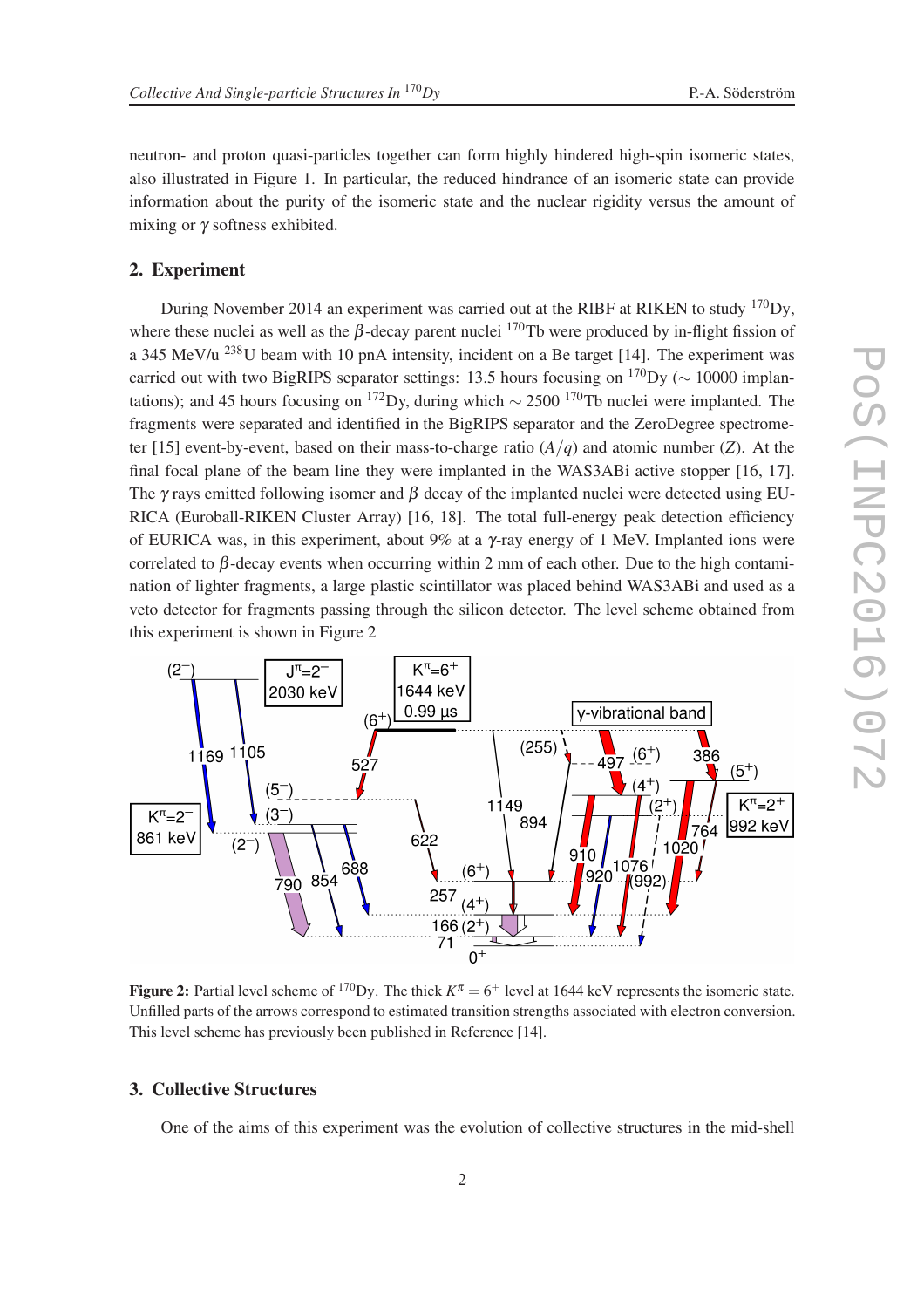region. Some discussion on the evolution of the yrast band has recently been published in Reference [19, 20]. As mentioned in the introduction, the naïve picture is that the collective structures show a smooth evolution from the closed shells to mid-shell. On the other hand, self-consistent Hartree-Fock calculations with a variety of Skyrme parameterizations all suggest that the deformation maximum is expected at either  $^{166}$ Dy or  $^{168}$ Dy [3]. This is also consistent with the calculations made by Möller and Nix using the finite range liquid drop model [11], where <sup>168</sup>Dy has the largest value. However, the decrease in  $E(2^+)$ ,  $E(4^+)$ , as well as the increase of  $R(4/2)$  suggest that the collectivity and deformation continue to increase at least until  $N = 104$ . This is more consistent with the naïve neutron mid-shell picture rather than the more comprehensive nuclear models.

Another interesting aspect is the evolution of non-yrast states as a signature of changes in collective structure. These are also expected to change smoothly with neutron number and, in particular, the second  $2^+$  are expected to highlight changes in  $\gamma$  softness while the negative parity 1 <sup>−</sup>, 2<sup>−</sup> and 3<sup>−</sup> states are often related to octupole deformation. In Figure 3, the systematics of the known  $2^+_2$  and  $3^-_1$  in the region discussed in these proceedings are shown. It is interesting to note that these do indeed evolve rather smoothly with an on average almost constant value of  $2^+_2$  within the dysprosium chain above  $N = 90$ , while the  $3^{-}_{1}$  states show a decreasing trend of about 50 keV per neutron pair in the same chain.



**Figure 3:** Systematics of the  $2^+_2$  (left) and  $3^-_1$  states (right) in the region discussed in these proceedings.

## 4. Single-particle Structures

Based on a scheme correlating collective observables to the product of valence protons and neutrons we would expect the 6<sup>+</sup> isomer to have a lifetime of  $\sim$  3 s [12], given the energy reported in Reference [14] and assuming the hindrance of all decay channels scale the same, while the measured value is just  $1 \mu s$ , roughly six orders of magnitude shorter. While it is indeed possible to measure very long-lived isomers in EURICA via conversion electron triggered  $\gamma$  rays within the 5 ms to 80 s range, with the 4 s isomer in  $^{174}$ Er [21] being observed in this very experiment [22], these very long lived states were searched for but none was observed. While the reduced hindrance of this transition is far below the extrapolated value from  $^{172}Er$ ,  $^{174}Yb$ ,  $^{176}Hf$  and  $^{178}W$ , it is worth noting that it is still the second highest in the  $N = 104$  chain, second only to <sup>174</sup>Yb.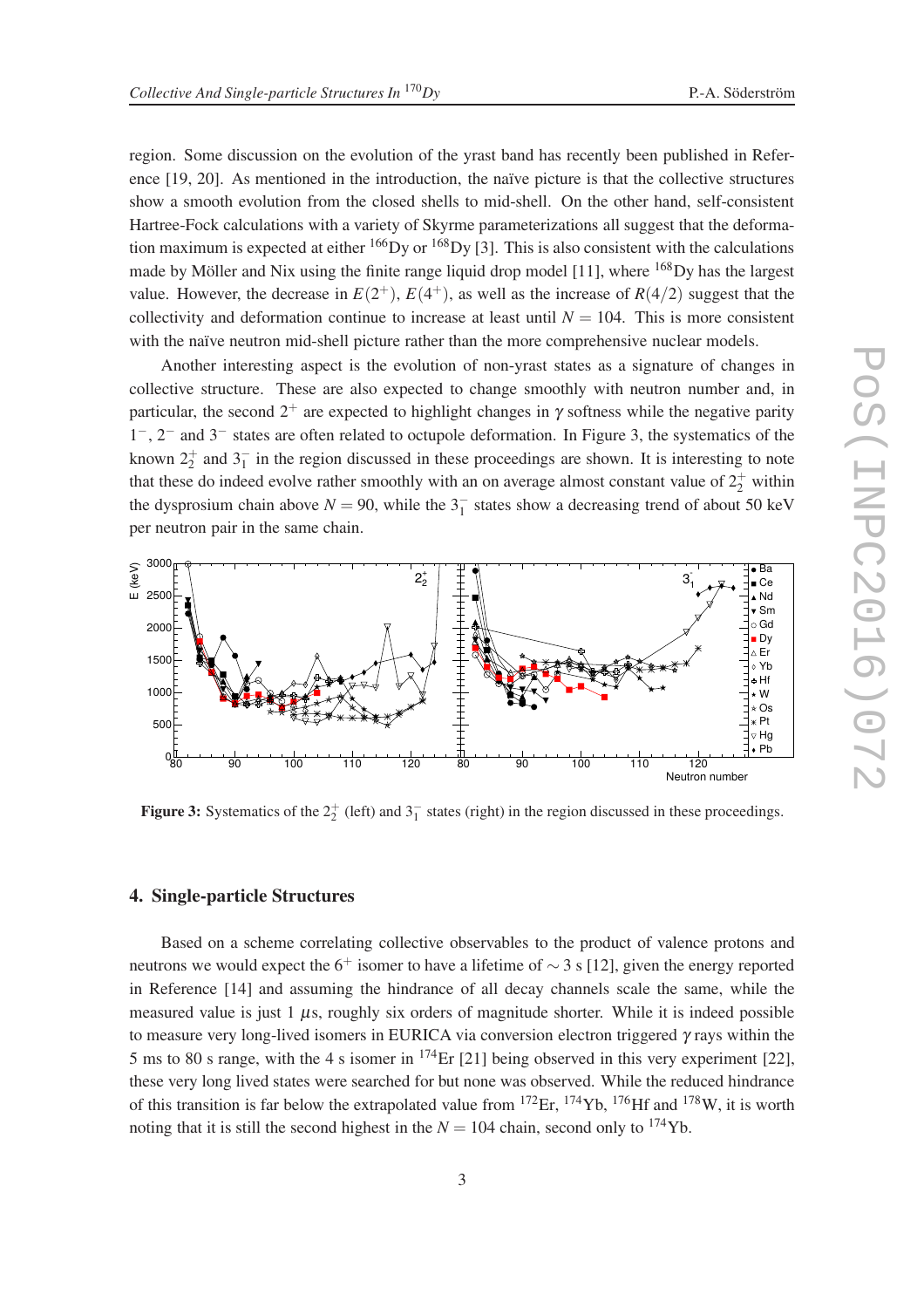The low-*K* states are less straightforward to interpret than the high-*K* ones as they are created through an interplay of several different configurations and have a tendency to be collective. In Reference [14] we suggest a 2<sup>-</sup> ground state in <sup>170</sup>Tb. For β decay into a Fermi surface  $h_{11/2}5/2$ <sup>-</sup>[532] proton the  $h_{9/2}5/2$ <sup>-</sup>[512] neutron could be a candidate that contribute to the formation of negative parity states as observed in Reference [14]. Coupling this neutron hole with  $g_{9/2}1/2^+$  [651] could create the 2<sup>−</sup> and 3<sup>−</sup> states observed. However, such a two-neutron configuration would be energetically unfavored by residual interactions, and the 3<sup>−</sup> coupling of the same two neutrons would most likely have lower energy.

Another option is that a  $h_{11/2}\pi7/2$ <sup>-</sup>[523]  $\otimes \pi d_{5/2}3/2$ <sup>+</sup>[411] configuration is populated as a pure two-proton configuration, where the  $2^-$  coupling is energetically favoured, if the <sup>170</sup>Tb ground state is the  $d_{5/2}\pi 3/2$ <sup>+</sup>[411] ⊗  $h_{9/2}v_5/2$ <sup>-</sup>[512] orbital is the ground state in <sup>170</sup>Tb. This would be consistent with the assignment of the  $2^-$  band-head at 1148 keV in <sup>162</sup>Dy [23] where this configuration was suggested contribute significantly to the  $2^-$  band. Another interesting notion from  $\frac{162}$ Dy is that this two-quasi-particle state is expected to be the dominant component of the 2<sup>−</sup> octupole vibration. Possible orbitals involved in the formation of  $6^+$  and  $2^-$  states are shown in Figure 4.



Figure 4: Relevant Nilsson orbitals for protons (left) and neutrons (right) as a function of  $\beta_2$  deformation. Solid lines represent positive parity and dashed lines negative parity orbitals. The green area represent the Fermi surface of <sup>170</sup>Dy. Also included are the particle-hole (solid-open circles) states discussed in these proceedings.

In Figure 5 we show potential energy surface calculations in  $(\beta_2, \beta_4, \beta_6)$  deformation space performed for Reference [14]. These calculations give an excitation energy of 1.43 MeV for the  $7/2$ <sup>-</sup>[523]⊗3/2<sup>+</sup>[411] 2-proton configuration in <sup>170</sup>Dy, while for the calculations in ( $\beta_2, \beta_3, \beta_4, \beta_5$ ) deformation space, the excitation energy is 1.532 MeV. The excitation energy for the  $5/2$ <sup>-</sup>[512] ⊗  $1/2$ <sup>+</sup>[651] configuration in the  $(\beta_2, \beta_3, \beta_4, \beta_5)$  deformation space is 2.132 MeV, using an adjusted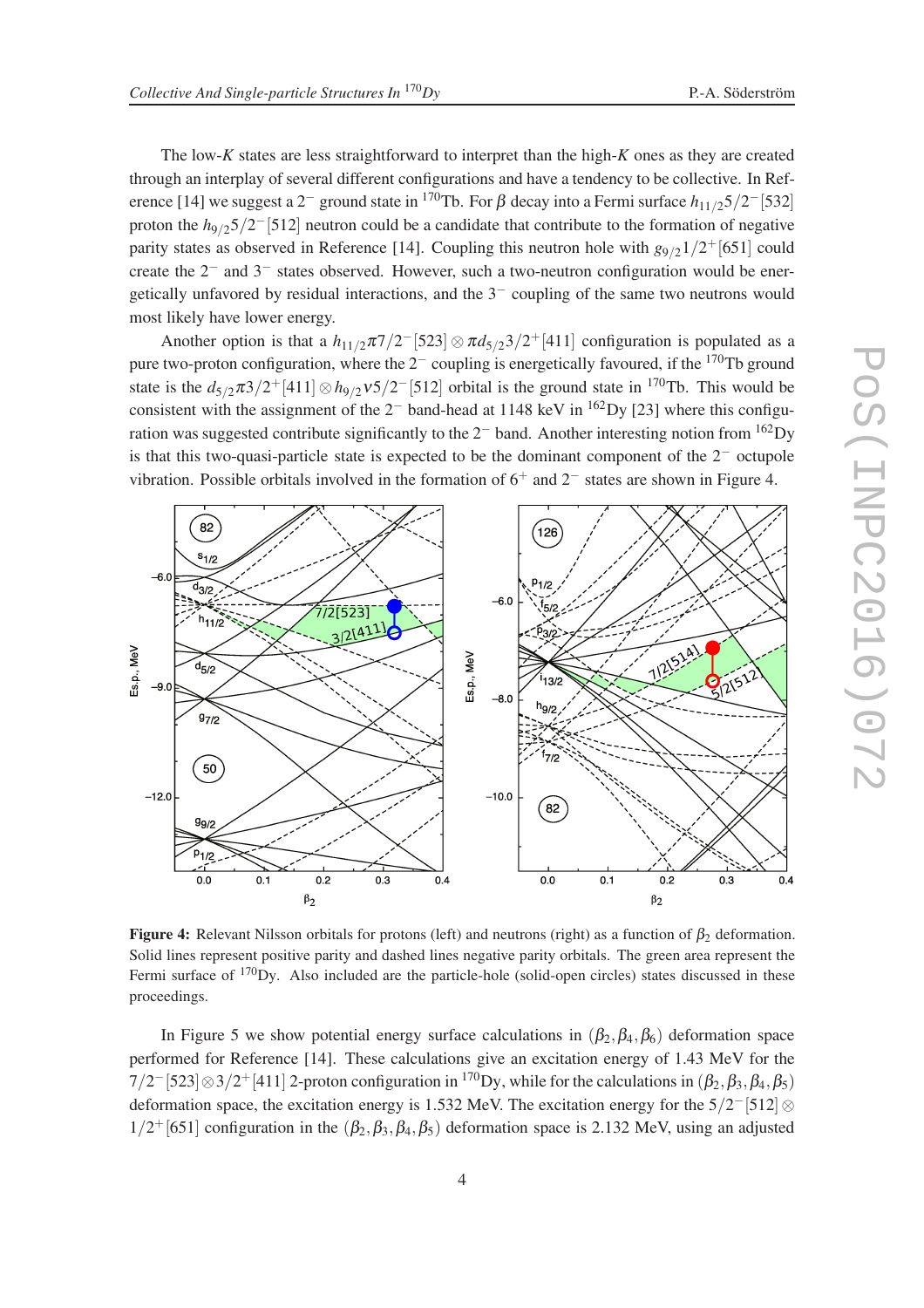pairing strength, see discussion in Reference [14]. While this discussion consider these configuration in their pure form, it is possible to have a two-proton configuration mixing with a two-neutron configuration of the same spin and parity. This could build up some collectivity, where the lowest state would then be a mixture of both configurations and lower in energy than either would be if unmixed. While the above discussion is also valid for the second  $2<sup>-</sup>$  state observed, we note that, using the interacting boson model with an additional *f* boson, the lowest lying octupole deformed state has been predicted to be a 2<sup>−</sup> state at 1.81 MeV [24]. While it is not possible to definitely assign the nature of the second 2<sup>−</sup> state as a octupole deformed state or a two-quasi-particle state, of a mix of these, from the current data, both the first and the second 2<sup>−</sup> states could be tentative candidates for octupole deformation. This is not in disagreement with the potential surface calculations of the  $5/2$ <sup>-</sup>[512]  $\otimes 1/2$ <sup>+</sup>[651] state that show a slight increase in  $\beta_3$  softness.



**Figure 5:** Projections in the  $(\beta_2, \beta_3)$  plane of the potential energy surfaces (left), minimized in the  $(\beta_2, \beta_3, \beta_4, \beta_5)$  space, for the ground state,  $v5/2$ <sup>-[512]</sup>  $\otimes v7/2$ <sup>-[514]</sup> state,  $\pi7/2$ <sup>-[523]</sup>  $\otimes \pi3/2$ <sup>+</sup>[411] state, and  $v5/2$ <sup>-</sup>[512] ⊗  $v1/2$ <sup>+</sup>[651] state. The contours are at 100 keV distance from each other, and the lowest 500 keV contours have been color coded. The energies of the excited states are shown in the right panel with a possible assignment to the experimentally observed states.

## 5. Summary

We have performed a  $\gamma$ -decay experiment at RIKEN to study  $^{170}$ Dy. The experiment was performed using the EURICA setup, which couples the worlds highest intensity in-flight fission facility with a high-efficiency HPGe array. The results from this experiment provide a wealth of information on this nucleus, including the evolution of quadrupole collectivity, rigidity and higher order deformations, as well as the long sought for isomeric  $K = 6^+$  state. These results provide us with a rich level scheme for discussing both single-particle and collective structures at mid-shell.

#### References

[1] R. F. Casten, P. von Brentano, A. M. I. Haque, *Evidence for an underlying SU(3) structure near neutron number N=104*, *Phys. Rev. C* 31 (1985) 1991.